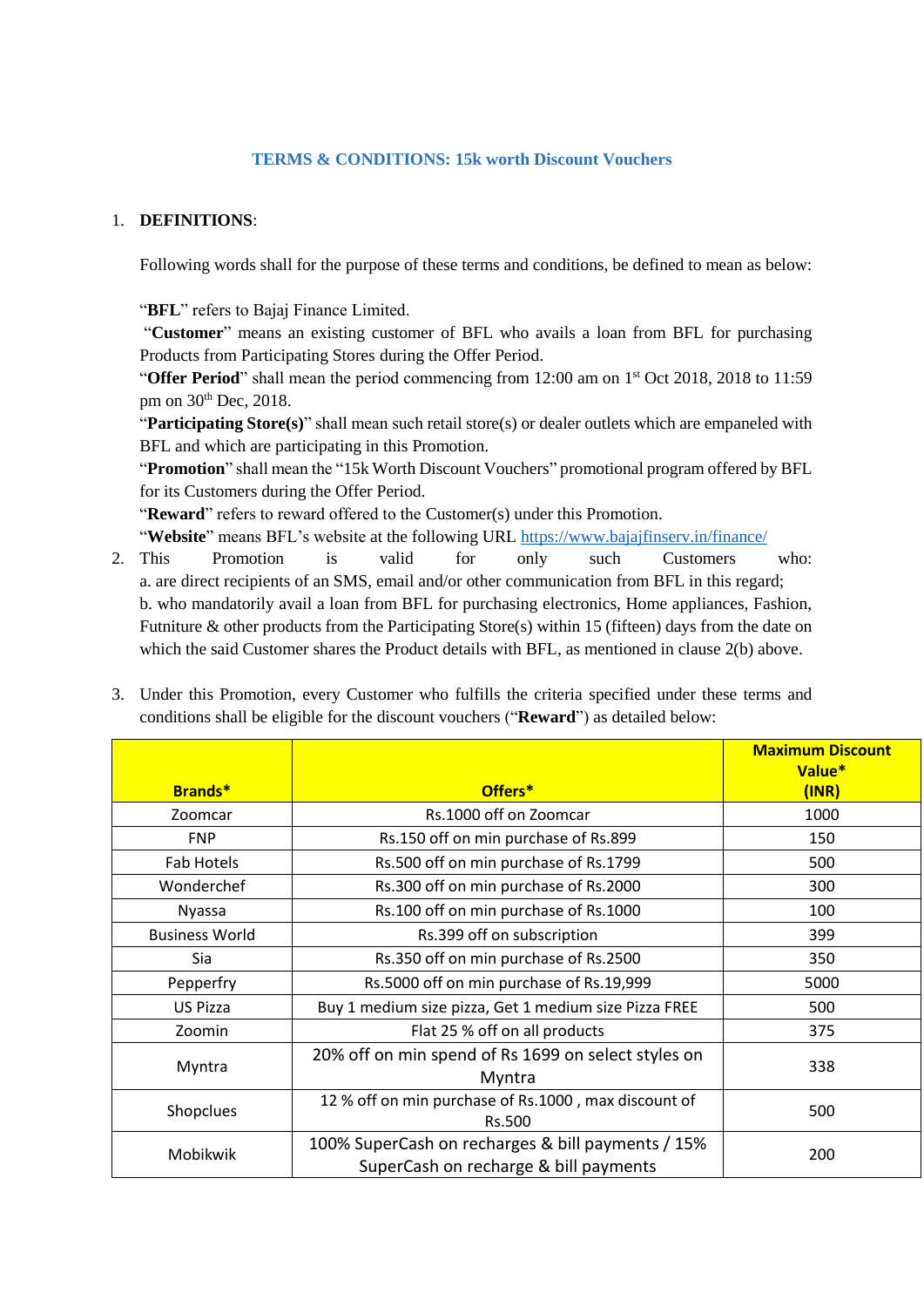| <b>Bata</b>   | Rs.150 off on min purchase of Rs.749                                               | 150  |
|---------------|------------------------------------------------------------------------------------|------|
| <b>IXIGO</b>  | Rs.550 off on domestic flights                                                     | 550  |
| <b>IXIGO</b>  | Rs.2000 off on international flights                                               | 2000 |
| Thyrocare     | Aarogyam 1.2+ Blood Toxic Elements at Rs. 1500 for 1<br>person instead of Rs. 2400 | 1500 |
| Sia Jewellery | Rs.1000 off on minimum purchase of Rs.4499                                         | 1000 |

## **\*The usage of Rewards shall be governed by the applicable terms and conditions governing the Reward which will be in addition to these terms and conditions.**

- 4. This Promotion is available only in select cities of India and is valid only for Indian citizens. This Promotion is not applicable in places wherever prohibited and / or on gifts / services for which such offers cannot be made available for any reason whatsoever.
- 5. The Promotion and the Rewards are available at the sole discretion of BFL and subject to changes as deemed fit by BFL, without any prior notice.
- 6. Participating in this Promotion is voluntary and the Customer is not bound to participate in this Promotion. There is no compensation for non-participation in the Promotion under any circumstances whatsoever.
- 7. For more information about the Participating Stores, please visit [https://www.bajajfinserv.in/store](https://www.bajajfinserv.in/store-locator)[locator](https://www.bajajfinserv.in/store-locator)
- 8. Notwithstanding anything contained in the Promotion thereunder or these terms and conditions, any images, representations, content etc. and all intellectual property rights pertaining thereto which belong to any third party, shall continue to vest with such party and by using such images, representations etc., BFL in no way claims any right whatsoever relating to such intellectual property.
- 9. The eligible Customers shall receive their Reward only upon disbursement of the loan amount availed under the Promotion by BFL to the Customer. A link to access the discount voucher Reward shall be shared with the Customer by BFL via SMS communication sent to their mobile number registered with BFL, within 30 (thirty) days from the date of the aforesaid disbursement of the loan amount.
- 10. All applicable taxes, fees and levies (excluding 'gift' tax or tax deducted at source, where applicable) will need to be solely paid by the Customer(s).
- 11. The tax deducted at source in respect of the Reward, where applicable, shall be paid by BFL.
- 12. Where the Customer has provided any incorrect information at the time of registration for the Promotion and/or at the time of collecting his/her Reward, then his/her selection is subject to cancellation.
- 13. This Promotion is a special offer for BFL Customers only and nothing contained herein shall prejudice or affect the terms and conditions of the Customer loan agreements. These terms and conditions shall be in addition to and not in derogation to the terms and conditions prescribed by BFL for the loan.
- 14. Nothing herein amounts as a commitment by BFL to provide further or similar offers.
- 15. BFL is not a supplier/manufacturer/issuer of the products purchased by Customer or the Rewards provided to the Customers under this Promotion and will not accept any liability in relation thereto.